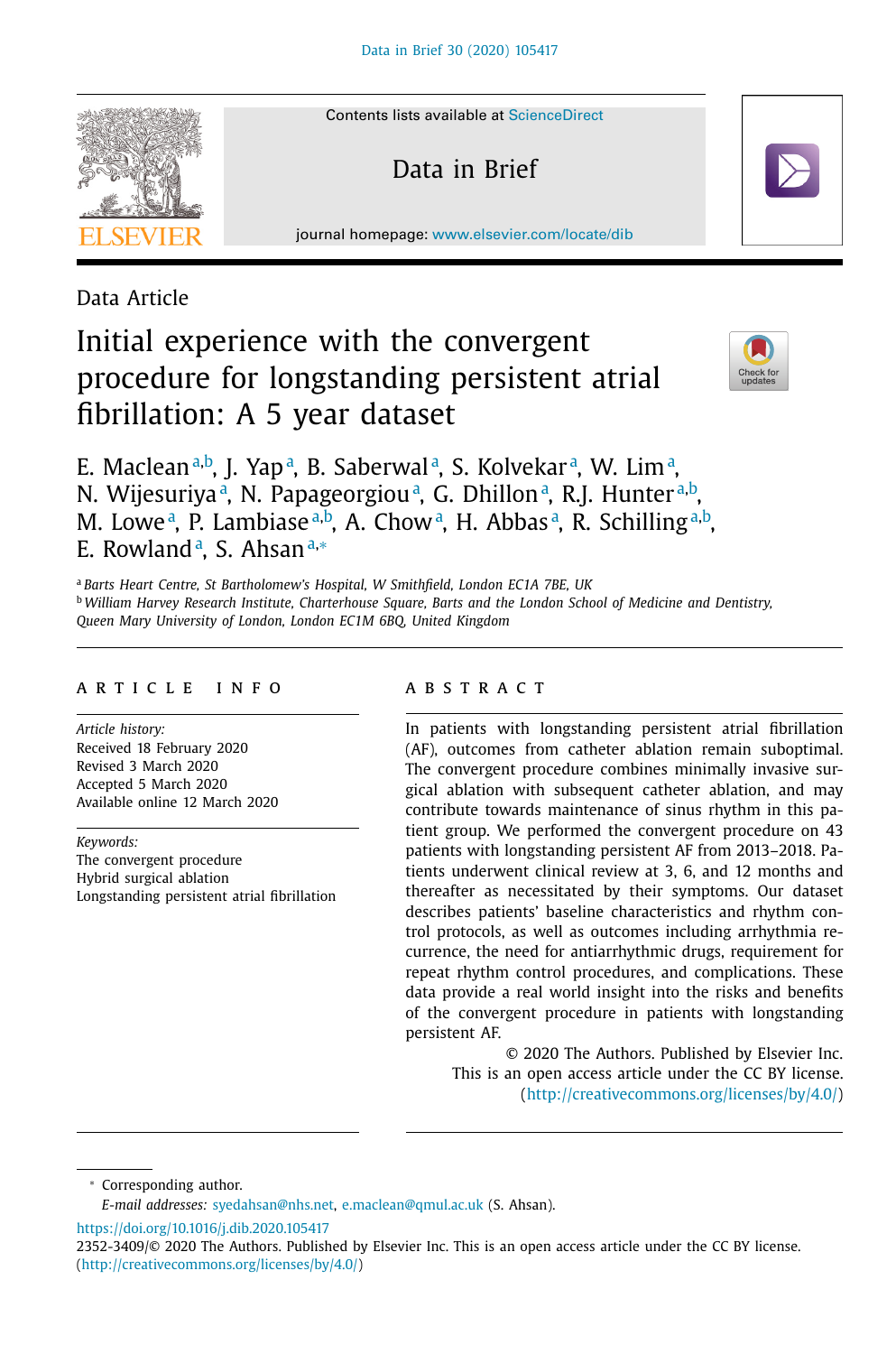# Specifications table

| Subject                  | Cardiology and Cardiovascular Medicine                                                                                                                                                                                                                                                                                                                                     |
|--------------------------|----------------------------------------------------------------------------------------------------------------------------------------------------------------------------------------------------------------------------------------------------------------------------------------------------------------------------------------------------------------------------|
| Specific subject area    | Electrophysiology: the convergent procedure (hybrid surgical ablation) to treat                                                                                                                                                                                                                                                                                            |
|                          | longstanding persistent AF                                                                                                                                                                                                                                                                                                                                                 |
| Type of data             | Tables of raw data                                                                                                                                                                                                                                                                                                                                                         |
|                          | Kaplan-Meier plot                                                                                                                                                                                                                                                                                                                                                          |
| How data were acquired   | Data were extracted retrospectively from patient's electronic and hard-copy clinical<br>records                                                                                                                                                                                                                                                                            |
| Data format              | Summated outcome data in Table 1                                                                                                                                                                                                                                                                                                                                           |
|                          | Survival distribution (Kaplan-Meier plot) in Fig. 1                                                                                                                                                                                                                                                                                                                        |
|                          | Raw numerical and categorical baseline and follow-up data in supplementary Table S1<br>(see supplementary file)                                                                                                                                                                                                                                                            |
| Parameters for data      | Baseline parameters: age, gender, hypertension (HTN), diabetes, ischaemic heart                                                                                                                                                                                                                                                                                            |
| collection               | disease (previous percutaneous coronary intervention), current or previous smoking<br>history, echocardiographic data, duration of atrial fibrillation, anti-arrhythmic drug<br>use, anticoagulation strategy, previous ablation or cardioversion (DCCV), pacemaker,<br>history of hypertrophic cardiomyopathy, symptomatic class according to EHRA and<br>NYHA guidelines |
|                          | Catheter ablation data: number of ablations required, ablation lines delivered,<br>complications                                                                                                                                                                                                                                                                           |
|                          | Surgical ablation data: access used, number of ablation lesions delivered, complications                                                                                                                                                                                                                                                                                   |
|                          | Follow-up data: repeat echocardiographic data, repeat symptomatic data, rhythm data<br>according to clinic electrocardiograms (ECGs), holter monitor examination and/or<br>pacemaker interrogation                                                                                                                                                                         |
| Description of data      | Table 1:                                                                                                                                                                                                                                                                                                                                                                   |
| collection               | - Summated outcomes for all patients according to procedure reports and clinical<br>records                                                                                                                                                                                                                                                                                |
|                          | Fig. 1:<br>- Kaplan-Meier plot showing arrhythmia-free survival over time for patients<br>undergoing the convergent procedure (allowing for multiple catheter ablations and<br>anti-arrhythmic drugs)                                                                                                                                                                      |
|                          | Supplementary Table S1:                                                                                                                                                                                                                                                                                                                                                    |
|                          | - Procedural data were extracted from operation notes and procedure reports<br>- Rhythm data were obtained from 72 h holter monitors, clinic ECGs and pacemaker<br>interrogations where available                                                                                                                                                                          |
|                          | - Echocardiographic data were extracted from the hospital's imaging database<br>- Symptomatic data and medical co-morbidities were discerned from clinic visits and<br>electronic medical records                                                                                                                                                                          |
| Data source location     | City/Town/Region: St Bartholomew's Hospital, London                                                                                                                                                                                                                                                                                                                        |
|                          | Country: UK                                                                                                                                                                                                                                                                                                                                                                |
| Data accessibility       | With the article:                                                                                                                                                                                                                                                                                                                                                          |
|                          | - Table 1: within the article<br>- Fig. 1: within the article                                                                                                                                                                                                                                                                                                              |
|                          | - Table S1: supplementary file                                                                                                                                                                                                                                                                                                                                             |
| Related research article | E Maclean, J Yap, B Saberwal, S Kolvekar, W Lim, N Wijesuriya, N Papageorgiou, G<br>Dhillon, RJ Hunter, M Lowe, P Lambiase, A Chow, H Abbas, R Schilling, E Rowland, S                                                                                                                                                                                                     |
|                          | Ahsan                                                                                                                                                                                                                                                                                                                                                                      |
|                          | The convergent procedure versus catheter ablation alone in longstanding persistent                                                                                                                                                                                                                                                                                         |
|                          | atrial fibrillation: a single centre, propensity-matched cohort study                                                                                                                                                                                                                                                                                                      |
|                          | International Journal of Cardiology                                                                                                                                                                                                                                                                                                                                        |
|                          | Vol. 303, p 49-53, March 15 2020,                                                                                                                                                                                                                                                                                                                                          |
|                          | DOI: https://doi.org/10.1016/j.ijcard.2019.10.053                                                                                                                                                                                                                                                                                                                          |
|                          |                                                                                                                                                                                                                                                                                                                                                                            |

# **Value of the data**

 $\overline{a}$ 

• These data evaluate an emerging hybrid ablation technique for treating atrial fibrillation (AF). No randomised controlled trial data has yet been published on this subject, and previous observational data demonstrate significant heterogeneity regarding procedural success and the incidence of complications  $[2,3]$ . Our results include outcomes for individuals with very longstanding persistent AF; there is currently only limited published data for this patient group.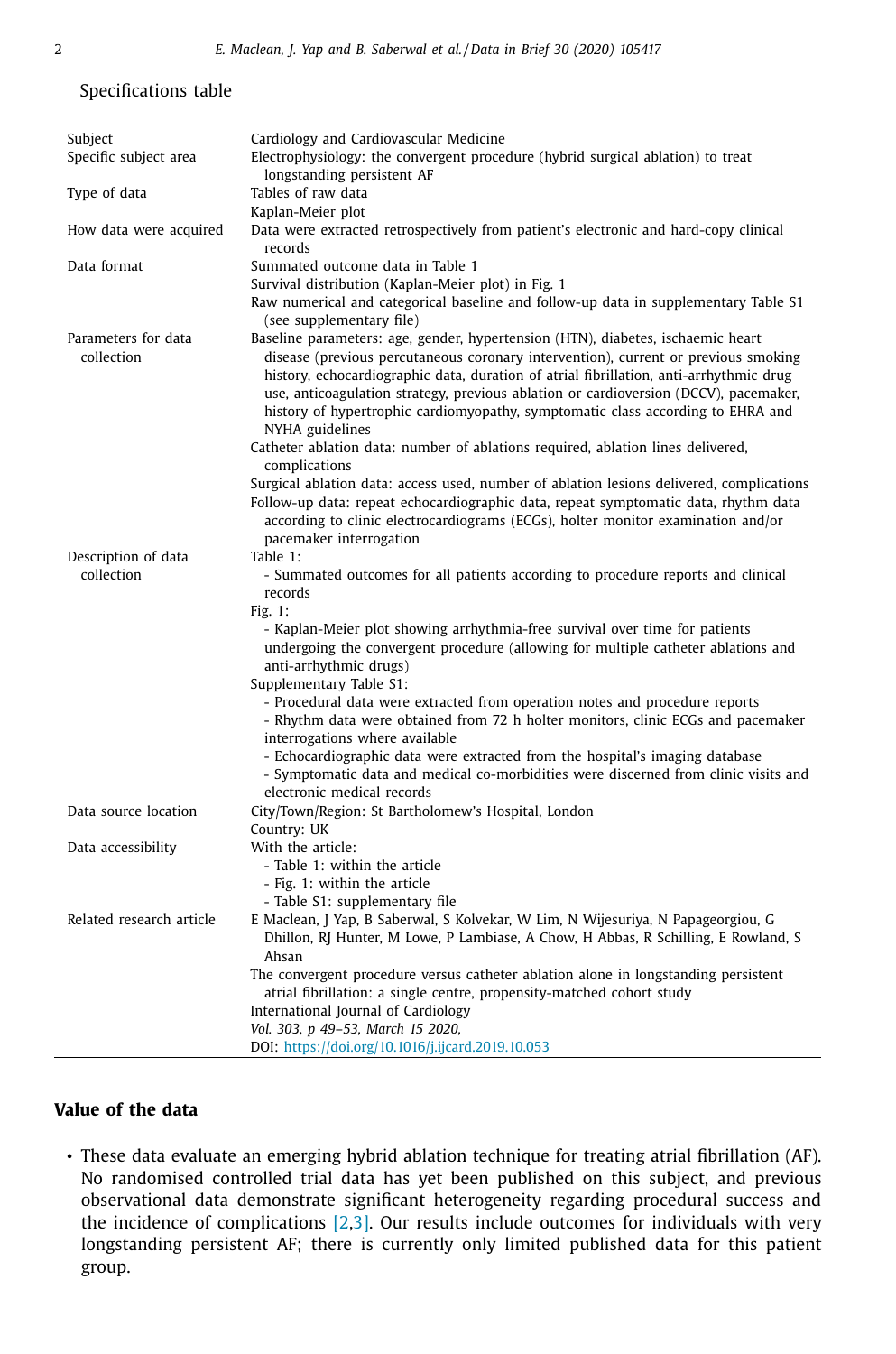#### **Table 1**

Clinical outcomes (at 1 year and long-term) for patients undergoing the convergent procedure.

| Outcome                                                                                                                                                     | Patients undergoing the convergent<br>procedure ( $n = 43$ )     |  |
|-------------------------------------------------------------------------------------------------------------------------------------------------------------|------------------------------------------------------------------|--|
| AF-free at 1 year (single procedure, on AADs)<br>AF-free at 1 year (single procedure, off AADs)<br>Arrhythmia-free long-term (multiple procedures, on AADs; | $60.5\%$ (n = 26)<br>$37.2\%$ (n = 16)<br>$58.1\%$ (n = 25)      |  |
| mean follow-up $30.5 \pm 13.3$ months)<br>Arrhythmia-free long-term (multiple procedures, off AADs;<br>mean follow-up $30.5 \pm 13.3$ months)               | $32.5\%$ (n = 14)                                                |  |
| Off AADs at last follow-up<br>New atrial tachycardia<br>Complications                                                                                       | $60.5\%$ (n = 26)<br>$32.6\% \text{ n} = 14$<br>$11.6\%$ (n = 5) |  |
|                                                                                                                                                             | Tamponade (pericardiocentesis)<br>Emergency sternotomy           |  |
|                                                                                                                                                             | Pericardial hernia<br>Phrenic nerve palsy                        |  |

• The convergent procedure requires ongoing validation as a potential rhythm control strategy. Our data examines procedural success both at 1 year post procedure and long term, and includes a breakdown of complications. A full description of the risks and the efficacy of the procedure can inform clinicians as to its suitability as a treatment option for their patients.

• Our observational data can be incorporated into other registries to potentiate more largescale analyses of the utility of the convergent procedure. By publishing our raw data in its entirety on a per-patient basis, researchers also have access to specific data subgroups, such as those individuals with pacemakers, cardiomyopathy or severe systolic dysfunction.

#### **1. Data**

The dataset contains raw numerical and categorical data for all patients at the point of recruitment and during follow-up. This includes baseline characteristics such as age, gender and duration of AF, echocardiographic and symptomatic data, and history of previous rhythm control procedures. The presenting rhythm is documented for each follow-up visit, and the total followup duration listed in months. Anti-arrhythmic drug use is described according to class of action. The latest echocardiographic and symptomatic data is also listed, and procedural complications are itemised. These data are displayed in supplementary Table S1.

Outcome data is summarised according to the primary and secondary outcomes, and is subdivided by duration of follow-up and the requirement for anti-arrhythmic drugs. Incidence of atrial tachycardia is also documented. These findings are described in Table 1, with long-term arrhythmia free survival visualised in [Fig.](#page-3-0) 1.

#### **2. Experimental design, materials, and methods**

#### *2.1. Ethics*

This project was registered with the local clinical effectiveness unit. As a retrospective analysis of patient records, the need for formal ethical approval was waived.

#### *2.2. Methods*

Our method for performing the convergent procedure has been described in detail elsewhere [\[1\].](#page-4-0) 43 patients underwent the procedure via a staged approach. Following the second part of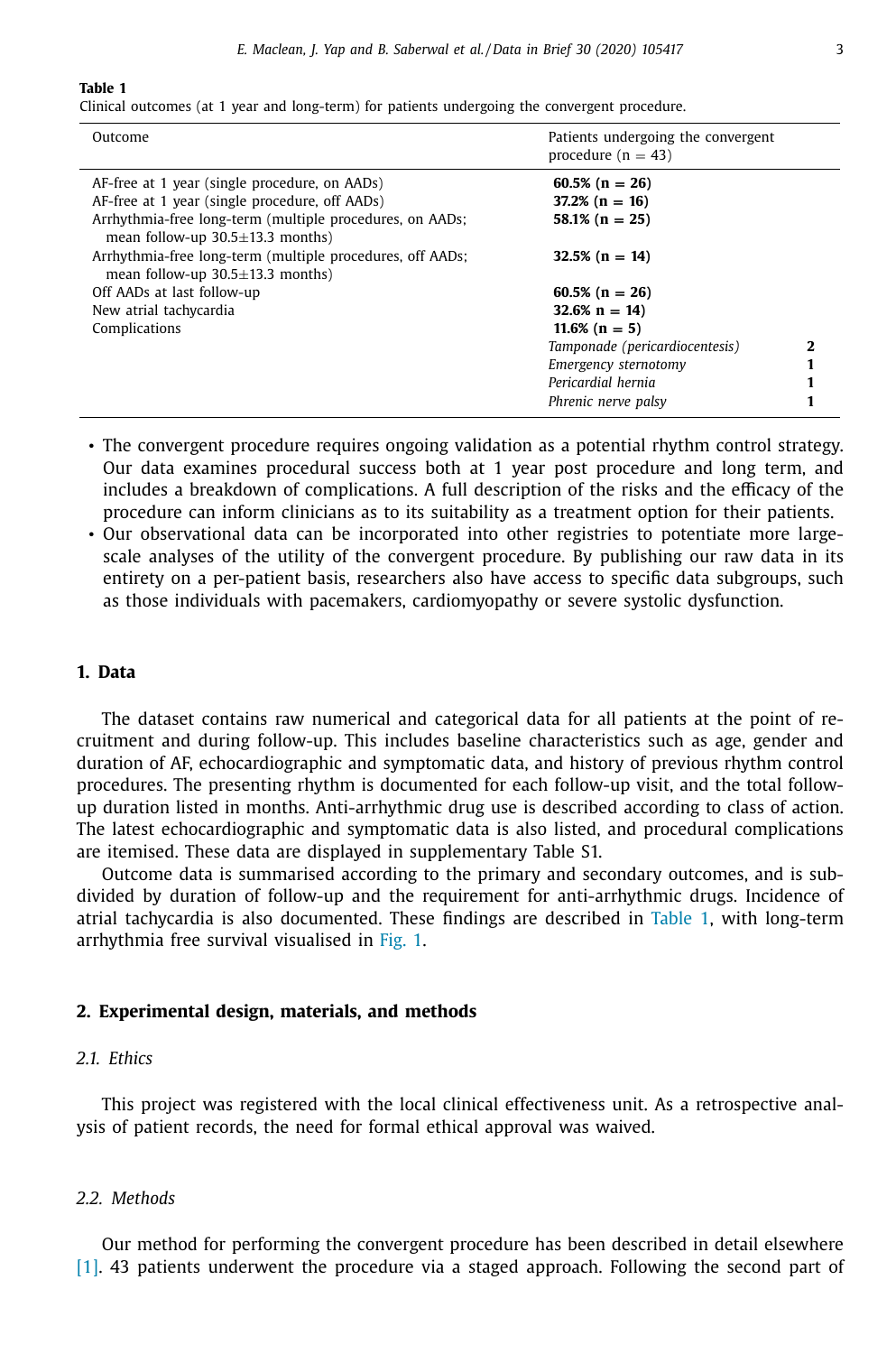<span id="page-3-0"></span>



**Fig. 1.** Kaplan-Meier plot showing arrhythmia-free survival over time for patients undergoing the convergent procedure (allowing for multiple catheter ablations and AADs).

the procedure (catheter ablation), a 3 month blanking period was observed in line with international consensus recommendations [\[4\].](#page-4-0) Subsequent clinical review took place at 3 months (with ECG), 6 months (with 72 h holter analysis) and 12 months (with echocardiogram, ECG and symptom-guided 72 h holter monitor). Patients with pacemakers in situ underwent device interrogation in addition to holter monitoring. Further clinical follow-up took place annually or sooner if warranted by symptoms.

#### *2.3. Outcomes*

A recurrence was defined as more than 30 s of documented AF outside of the blanking period. The presence of any other atrial arrhythmia was also recorded. Anti-arrhythmic drug (AAD) use was assessed at 12 months, and anticoagulation was continued as indicated by  $CHA<sub>2</sub>DS<sub>2</sub> VASC score.$  The primary outcome was AF-free survival at 12 months. Secondary outcomes included incidence of atrial tachycardia, change in NYHA and EHRA class, procedural complications, echocardiographic data, freedom from AADs, and arrhythmia-free survival long term. Patients underwent additional DCCV or repeat catheter ablation as indicated; in these cases, a further 3 month blanking period was observed and follow-up restarted.

# **Conflict of Interest**

The authors declare that they have no known competing financial interests or personal relationships that could have appeared to influence the work reported in this paper.